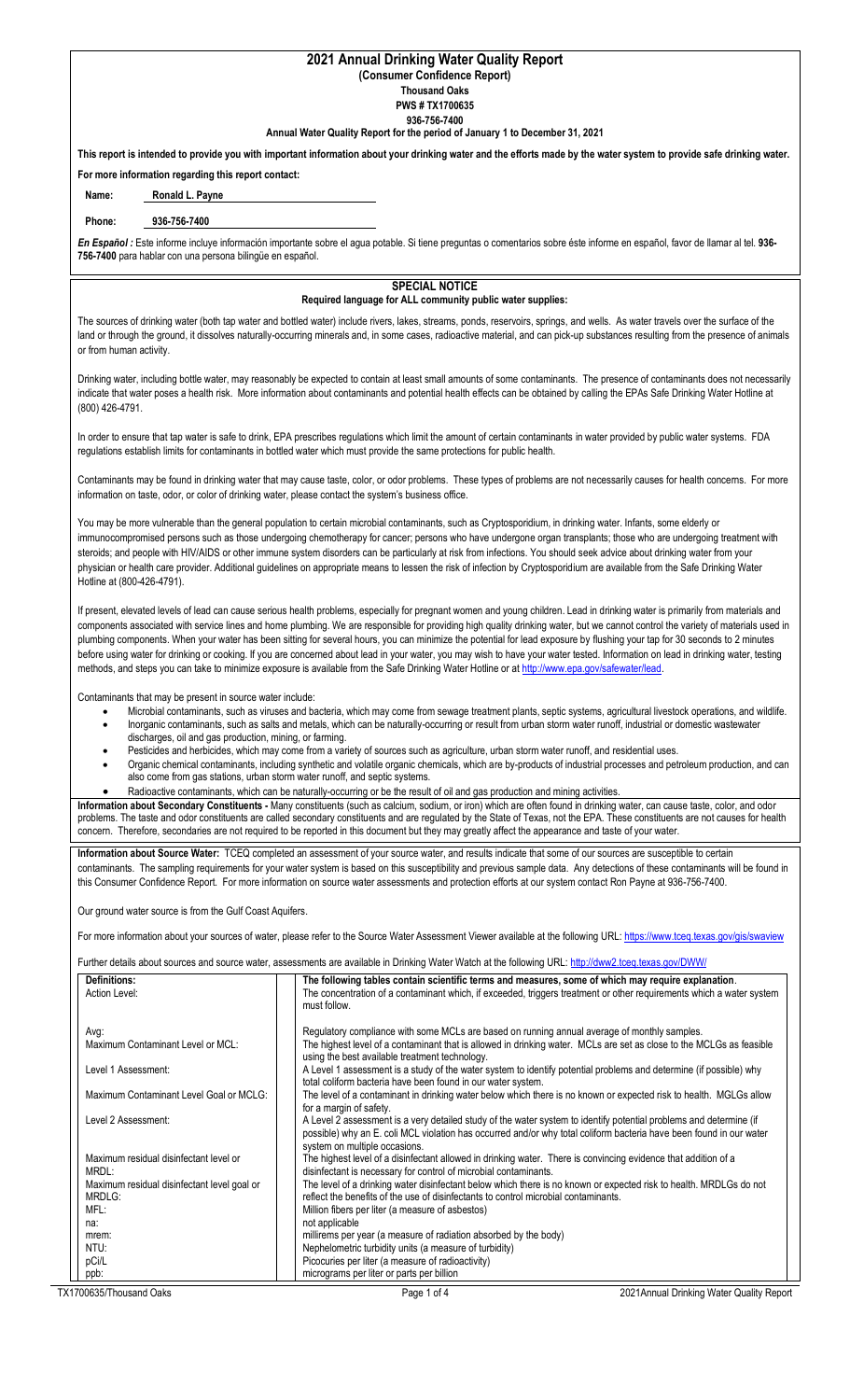| ppm:<br>Treatment Technique or TT:<br>ppt:<br>ppq:                                                                                                                                                                                           |                                                                                                                                                                                                                                                                                                                                                                                             |                                      |                                                                  | milligrams per liter or parts per million<br>parts per trillion, or nanograms per liter (ng/L)<br>parts per quadrillion, or pictograms per liter (pg/L) |                             | A required process intended to reduce the level of a contaminant in drinking water. |                     |                        |                                                                                                                                    |  |
|----------------------------------------------------------------------------------------------------------------------------------------------------------------------------------------------------------------------------------------------|---------------------------------------------------------------------------------------------------------------------------------------------------------------------------------------------------------------------------------------------------------------------------------------------------------------------------------------------------------------------------------------------|--------------------------------------|------------------------------------------------------------------|---------------------------------------------------------------------------------------------------------------------------------------------------------|-----------------------------|-------------------------------------------------------------------------------------|---------------------|------------------------|------------------------------------------------------------------------------------------------------------------------------------|--|
| <b>Coliform Bacteria</b><br>Maximum<br>Contaminant<br>Level Goal                                                                                                                                                                             | <b>Total Coliform Maximum</b><br>Contaminant Level                                                                                                                                                                                                                                                                                                                                          | Highest No. of<br>Positive           | Fecal Coliform or E.<br>Coli Maximum<br><b>Contaminant Level</b> |                                                                                                                                                         |                             | Total No. of Positive<br>E.Coli or Fecal<br><b>Coliform Samples</b>                 | Violation           |                        | Likely Source of<br>Contamination                                                                                                  |  |
| 0                                                                                                                                                                                                                                            | 1 positive monthly<br>sample                                                                                                                                                                                                                                                                                                                                                                | 1                                    |                                                                  |                                                                                                                                                         |                             |                                                                                     | N                   |                        | Naturally present in<br>the environment.                                                                                           |  |
| <b>Regulated Contaminants</b>                                                                                                                                                                                                                |                                                                                                                                                                                                                                                                                                                                                                                             |                                      |                                                                  |                                                                                                                                                         |                             |                                                                                     |                     |                        |                                                                                                                                    |  |
| Collection<br>Date                                                                                                                                                                                                                           | Disinfectants and<br><b>Disinfection ByProducts</b>                                                                                                                                                                                                                                                                                                                                         | <b>Highest Level</b><br>Detected     |                                                                  | Range of Levels<br>Detected                                                                                                                             | <b>MCLG</b>                 | <b>MCL</b>                                                                          | Units of<br>Measure | Violations             | Likely Source of<br>Contaminant                                                                                                    |  |
| 2014                                                                                                                                                                                                                                         | <b>Haloacetic Acids</b><br>(HAAS)*                                                                                                                                                                                                                                                                                                                                                          | 1                                    | $1.2 - 1.2$                                                      |                                                                                                                                                         | No goal<br>for the<br>total | 60                                                                                  | ppb                 | N                      | By-product of<br>drinking water<br>disinfection.                                                                                   |  |
|                                                                                                                                                                                                                                              | Not all sample results may have been used for calculating the Highest Level Detected because some results may be part of an evaluation to determine where compliance<br>sampling should occur in the future                                                                                                                                                                                 |                                      |                                                                  |                                                                                                                                                         |                             |                                                                                     |                     |                        |                                                                                                                                    |  |
| 2019                                                                                                                                                                                                                                         | <b>Total Trihalomethanes</b><br>(TThm)                                                                                                                                                                                                                                                                                                                                                      | 4                                    |                                                                  | $3.9 - 3.9$                                                                                                                                             | No goal<br>for the<br>total | 80                                                                                  | ppb                 | N                      | By-product of<br>drinking water<br>chlorination.                                                                                   |  |
| Not all sample results may have been used for calculating the Highest Level Detected because some results may be part of an evaluation to determine where compliance<br>sampling should occur in the future<br><b>Inorganic Contaminants</b> |                                                                                                                                                                                                                                                                                                                                                                                             |                                      |                                                                  |                                                                                                                                                         |                             |                                                                                     |                     |                        |                                                                                                                                    |  |
| Collection<br>Date                                                                                                                                                                                                                           | Disinfectants and<br><b>Disinfection ByProducts</b>                                                                                                                                                                                                                                                                                                                                         | <b>Highest Level</b><br>Detected     | Range of<br>Levels<br>Detected                                   | <b>MCLG</b>                                                                                                                                             | <b>MCL</b>                  | Units of<br>Measure                                                                 | Violations          |                        | Likely Source of Contaminant                                                                                                       |  |
| 03/24/2010                                                                                                                                                                                                                                   | Antimony                                                                                                                                                                                                                                                                                                                                                                                    | Levels lower<br>than detect<br>level | $0 - 0$                                                          | 6                                                                                                                                                       | 6                           | ppb                                                                                 | N                   |                        | Discharge from petroleum<br>refineries; fire retardants; ceramics;<br>electronics; solder; test addition.                          |  |
| 06/02/2016                                                                                                                                                                                                                                   | Arsenic                                                                                                                                                                                                                                                                                                                                                                                     | 3.3                                  | $3.3 - 3.3$                                                      | $\mathbf{0}$                                                                                                                                            | 10                          | ppb                                                                                 | N                   |                        | Erosion of natural deposits; Runoff<br>from orchards; Runoff from glass<br>and electronics production wastes.                      |  |
| 09/17/2019                                                                                                                                                                                                                                   | Barium                                                                                                                                                                                                                                                                                                                                                                                      | 0.317                                | $0.317 - 0.317$                                                  | 2                                                                                                                                                       | $\overline{2}$              | ppm                                                                                 | N                   |                        | Discharge of drilling wastes;<br>Discharge from metal refineries;<br>Erosion of natural deposits.                                  |  |
| 03/24/2010                                                                                                                                                                                                                                   | Beryllium                                                                                                                                                                                                                                                                                                                                                                                   | Levels lower<br>than detect<br>level | $0 - 0$                                                          | 4                                                                                                                                                       | 4                           | ppb                                                                                 | N                   | defense.               | Discharge from metal refineries and<br>coal-burning factories; Discharge<br>from electrical, aerospace and                         |  |
| 03/24/2010                                                                                                                                                                                                                                   | Cadmium                                                                                                                                                                                                                                                                                                                                                                                     | Levels lower<br>than detect<br>level | $0 - 0$                                                          | 5                                                                                                                                                       | 5                           | ppb                                                                                 | N                   |                        | Corrosion of galvanized pipes;<br>Erosion of natural deposits;<br>Discharge from metal refineries;<br>runoff from waste batteries. |  |
| 03/24/2010                                                                                                                                                                                                                                   | Chromium                                                                                                                                                                                                                                                                                                                                                                                    | Levels lower<br>than detect<br>level | $0 - 0$                                                          | 100                                                                                                                                                     | 100                         | ppb                                                                                 | N                   |                        | Discharge from steel and pulp mills;<br>Erosion of natural deposits.                                                               |  |
| 09/17/2019                                                                                                                                                                                                                                   | Fluoride                                                                                                                                                                                                                                                                                                                                                                                    | 0.13                                 | $0.13 - 0.13$                                                    | 4                                                                                                                                                       | 4.0                         | ppm                                                                                 | N                   | aluminum factories.    | Erosion of natural deposits; Water<br>additive which promotes strong<br>teeth; Discharge from fertilizer and                       |  |
| 03/24/2010                                                                                                                                                                                                                                   | Mercury                                                                                                                                                                                                                                                                                                                                                                                     | Levels lower<br>than detect<br>level | $0 - 0$                                                          | 2                                                                                                                                                       | 2                           | ppb                                                                                 | N                   |                        | Erosion of natural deposits;<br>Discharge from refineries and<br>factories; Runoff from landfills;<br>Runoff from cropland.        |  |
| 2021                                                                                                                                                                                                                                         | Nitrate (measured as<br>Nitrogen)                                                                                                                                                                                                                                                                                                                                                           | 0.13                                 | $0.13 - 0.13$                                                    | 10                                                                                                                                                      | 10                          | ppm                                                                                 | ${\sf N}$           | of natural deposits.   | Runoff from fertilizer use; Leaching<br>from septic tanks, sewage; Erosion                                                         |  |
| provider.                                                                                                                                                                                                                                    | Nitrate Advisory - Nitrate in drinking water at levels above 10 ppm is a health risk for infants or less than six months of age. High nitrate levels in drinking water can cause blue baby<br>syndrome. Nitrate levels may rise quickly for short periods of time because of rainfall or agricultural activity. If you are caring for an infant you should ask advice from your health care |                                      |                                                                  |                                                                                                                                                         |                             |                                                                                     |                     |                        |                                                                                                                                    |  |
| 06/02/2016                                                                                                                                                                                                                                   | Selenium                                                                                                                                                                                                                                                                                                                                                                                    | 4.5                                  | $4.5 - 4.5$                                                      | 50                                                                                                                                                      | 50                          | ppb                                                                                 | N                   |                        | Discharge from petroleum and<br>metal refineries; Erosion of natural<br>deposits; Discharge from mines.                            |  |
| 03/24/2010                                                                                                                                                                                                                                   | Thallium                                                                                                                                                                                                                                                                                                                                                                                    | Levels lower<br>than detect<br>level | $0 - 0$                                                          | 0.5                                                                                                                                                     | $\overline{2}$              | ppb                                                                                 | N                   | sites; drug factories. | Discharge from electronics, glass,<br>and Leaching from ore-processing                                                             |  |
|                                                                                                                                                                                                                                              | <b>Radioactive Contaminants</b>                                                                                                                                                                                                                                                                                                                                                             |                                      |                                                                  |                                                                                                                                                         |                             |                                                                                     |                     |                        |                                                                                                                                    |  |
| Collection<br>Date                                                                                                                                                                                                                           | Disinfectants and<br><b>Disinfection ByProducts</b>                                                                                                                                                                                                                                                                                                                                         | Highest Level<br>Detected            | Range of<br>Levels<br>Detected                                   | <b>MCLG</b>                                                                                                                                             | <b>MCL</b>                  | Units of<br>Measure                                                                 | Violations          |                        | Likely Source of Contaminant                                                                                                       |  |
| 06/02/2016                                                                                                                                                                                                                                   | Beta/photon emitters                                                                                                                                                                                                                                                                                                                                                                        | 5.1                                  | $5.1 - 5.1$                                                      | 0                                                                                                                                                       | 50                          | pCi/L*                                                                              | N                   | deposits.              | Decay of natural and man-made                                                                                                      |  |
| 06/02/2016                                                                                                                                                                                                                                   | Gross alpha excluding<br>radon and uranium                                                                                                                                                                                                                                                                                                                                                  | $\overline{\mathbf{c}}$              | $2 - 2$                                                          | 0                                                                                                                                                       | 15                          | pCi/L                                                                               | N                   |                        | Erosion of natural deposits.                                                                                                       |  |
| 06/02/2016                                                                                                                                                                                                                                   | Uranium<br>*EPA considers 50 pCi/L to be the level of concern for beta particles.                                                                                                                                                                                                                                                                                                           | 1.7                                  | $1.7 - 1.7$                                                      | 0                                                                                                                                                       | 30                          | ug/L                                                                                | N                   |                        | Erosion of natural deposits.                                                                                                       |  |

**Synthetic Organic Contaminants including pesticides**

| Collection<br>Date      | . .<br>Disinfectants and<br>Disinfection ByProducts | <b>Highest Level</b><br>Detected     | Range of<br>Levels<br>Detected | <b>MCLG</b> | <b>MCL</b> | Units of<br>Measure | <b>Violations</b> | Likely Source of Contaminant                                            |
|-------------------------|-----------------------------------------------------|--------------------------------------|--------------------------------|-------------|------------|---------------------|-------------------|-------------------------------------------------------------------------|
| 03/24/2010              | Alachlor                                            | Levels lower<br>than detect<br>level | $0 - 0$                        | 0           |            | ppb                 | N                 | Runoff from herbicide used on row<br>crops.                             |
| 03/24/2010              | Atrazine                                            | Levels lower<br>than detect<br>level | $0 - 0$                        | 3           |            | ppb                 | N                 | Runoff from herbicide used on row<br>crops.                             |
| 03/24/2010              | Benzo (a) pyrene                                    | Levels lower<br>than detect<br>level | $0 - 0$                        | 0           | 200        | ppt                 | N                 | Leaching from linings of water<br>storage tanks and distribution lines. |
| 03/24/2010              | Chlordane                                           | Levels lower                         | $0 - 0$                        |             |            | ppb                 |                   | Residue of banned termiticide.                                          |
| TX1700635/Thousand Oaks |                                                     |                                      |                                | Page 2 of 4 |            |                     |                   | 2021Annual Drinking Water Quality Report                                |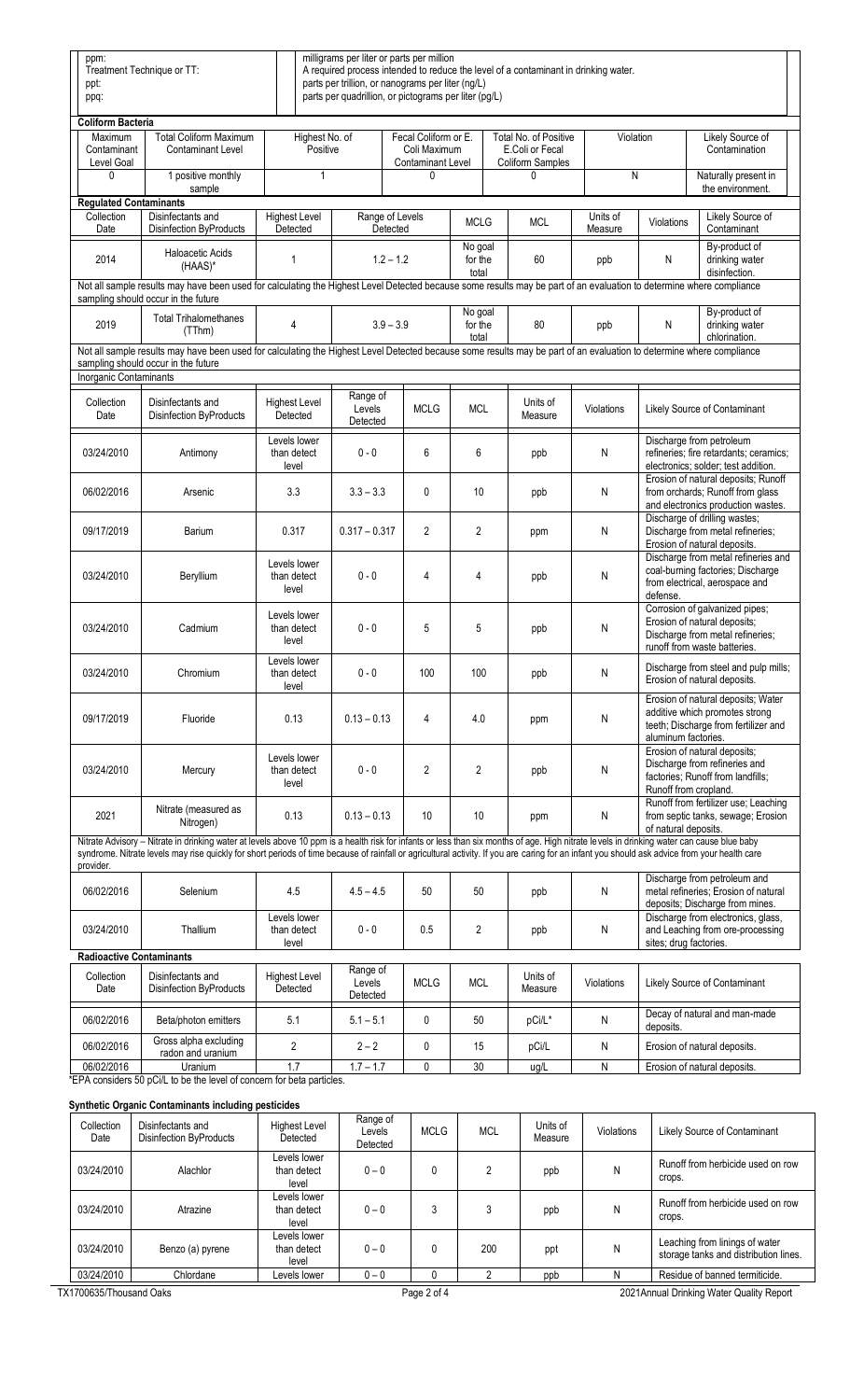|                        |                                                     | than detect                               |                    |                |                |                     |            |                                                                                              |
|------------------------|-----------------------------------------------------|-------------------------------------------|--------------------|----------------|----------------|---------------------|------------|----------------------------------------------------------------------------------------------|
|                        |                                                     | level                                     |                    |                |                |                     |            |                                                                                              |
| 08/05/2010             | Dalapon                                             | Levels lower<br>than detect<br>level      | $0 - 0$            | 200            | 200            | ppb                 | N          | Runoff from herbicide used on rights<br>of way.                                              |
| 03/24/2010             | Di (2-ethylhexyl) adipate                           | Levels lower<br>than detect<br>level      | $0 - 0$            | 400            | 400            | ppb                 | N          | Discharge from chemical factories.                                                           |
| 06/02/2016             | Di (2-ethylhexyl) phthalate                         | 0.6                                       | $0.6 - 0.6$        | 0              | 6              | ppb                 | Ν          | Discharge from rubber and chemical<br>factories.                                             |
| 11/27/2006             | Dibromochloropropane<br>(DBCP)                      | Levels lower<br>than detect<br>level      | $0 - 0$            | 0              | 0              | ppt                 | N          | Runoff/leaching from soil fumigant<br>used on soybeans, cotton,<br>pineapples, and orchards. |
| 03/24/2010             | Endrin                                              | Levels lower<br>than detect<br>level      | $0 - 0$            | $\mathbf{2}$   | 2              | ppb                 | N          | Residue of banned insecticide.                                                               |
| 11/27/2006             | Ethylene dibromide                                  | Levels lower<br>than detect<br>level      | $0 - 0$            | 0              | 50             | ppt                 | N          | Discharge from petroleum refineries.                                                         |
| 03/24/2010             | Heptachlor                                          | Levels lower<br>than detect<br>level      | $0 - 0$            | 0              | 400            | ppt                 | N          | Residue of banned termiticide.                                                               |
| 03/24/2010             | Heptachlor epoxide                                  | Levels lower<br>than detect<br>level      | $0 - 0$            | 0              | 200            | ppt                 | N          | Breakdown of heptachlor.                                                                     |
| 03/24/2010             | Hexachlorobenzene                                   | Levels lower<br>than detect<br>level      | $0 - 0$            | 0              | $\mathbf{1}$   | ppb                 | N          | Discharge from metal refineries and<br>agricultural chemical factories.                      |
| 03/24/2010             | Hexachlorocyclopentadiene                           | Levels lower<br>than detect<br>level      | $0 - 0$            | 50             | 50             | ppb                 | N          | Discharge from chemical factories.                                                           |
| 03/24/2010             | Lindane                                             | Levels lower<br>than detect<br>level      | $0 - 0$            | 200            | 200            | ppt                 | N          | Runoff/leaching from insecticide<br>used on cattle, lumber, gardens.                         |
| 03/24/2010             | Methoxychlor                                        | Levels lower<br>than detect<br>level      | $0 - 0$            | 40             | 40             | ppb                 | N          | Runoff/leaching from insecticide<br>used on fruits, vegetables, alfalfa,<br>livestock.       |
| 03/24/2010             | Pentachlorophenol                                   | Levels lower<br>than detect<br>level      | $0 - 0$            | 0              | $\mathbf{1}$   | ppb                 | N          | Discharge from wood preserving<br>factories.                                                 |
| 03/24/2010             | Simazine                                            | Levels lower<br>than detect<br>level      | $0 - 0$            | 4              | 4              | ppb                 | N          | Herbicide runoff.                                                                            |
| 03/24/2010             | Toxaphene                                           | Levels lower<br>than detect<br>level      | $0 - 0$            | 0              | 3              | ppb                 | N          | Runoff/leaching from insecticide<br>used on cotton and cattle.                               |
|                        | <b>Volatile Organic Contaminants</b>                |                                           | Range of           |                |                |                     |            |                                                                                              |
| Collection<br>Date     | Disinfectants and<br><b>Disinfection ByProducts</b> | Highest Level<br>Detected<br>Levels lower | Levels<br>Detected | <b>MCLG</b>    | <b>MCL</b>     | Units of<br>Measure | Violations | Likely Source of Contaminant                                                                 |
| 2010                   | 1.1.1 - Trichloroethane                             | than detect<br>level<br>Levels lower      | $0 - 0$            | 200            | 200            | ppb                 | N          | Discharge from metal degreasing<br>sites and other factories.                                |
| 2010                   | 1,1,2 - Trichloroethane                             | than detect<br>level                      | $0 - 0$            | 3              | 5              | ppb                 | N          | Discharge from industrial chemical<br>factories.                                             |
| 2010                   | 1,1 - Dichloroethylene                              | Levels lower<br>than detect<br>level      | $0 - 0$            | $\overline{7}$ | $\overline{7}$ | ppb                 | Ν          | Discharge from industrial chemical<br>factories.                                             |
| 2010                   | 1,2,4 - Trichlorobenzene                            | Levels lower<br>than detect<br>level      | $0 - 0$            | 70             | 70             | ppb                 | Ν          | Discharge from textile-finishing<br>factories.                                               |
| 2010                   | 1,2 - Dichloroethane                                | Levels lower<br>than detect<br>level      | $0 - 0$            | 0              | 5              | ppb                 | N          | Discharge from industrial chemical<br>factories.                                             |
| 2010                   | 1,2 - Dichloropropane                               | Levels lower<br>than detect<br>level      | $0 - 0$            | 0              | 5              | ppb                 | N          | Discharge from industrial chemical<br>factories.                                             |
| 2010                   | Benzene                                             | Levels lower<br>than detect<br>level      | $0 - 0$            | 0              | 5              | ppb                 | Ν          | Discharge from factories; Leaching<br>from gas storage tanks and landfills.                  |
| 2010                   | Carbon Tetrachloride                                | Levels lower<br>than detect<br>level      | $0 - 0$            | 0              | 5              | ppb                 | N          | Discharge from chemical plants and<br>other industrial activities.                           |
| 2010                   | Chlorobenzene                                       | Levels lower<br>than detect<br>level      | $0 - 0$            | 100            | 100            | ppb                 | N          | Discharge from chemical and<br>agricultural chemical factories.                              |
| 2010                   | Dichloromethane                                     | Levels lower<br>than detect<br>level      | $0 - 0$            | 0              | 5              | ppb                 | Ν          | Discharge from pharmaceutical and<br>chemical factories.                                     |
| 2010                   | Ethylbenzene                                        | Levels lower<br>than detect<br>level      | $0 - 0$            | 700            | 700            | ppb                 | N          | Discharge from petroleum refineries.                                                         |
| 2010                   | Styrene                                             | Levels lower<br>than detect<br>level      | $0 - 0$            | 100            | 100            | ppb                 | N          | Discharge from rubber and plastic<br>factories; Leaching from landfills.                     |
| 2010                   | Tetrachloroethylene                                 | Levels lower<br>than detect<br>level      | $0 - 0$            | 0              | 5              | ppb                 | Ν          | Discharge from factories and dry<br>cleaners.                                                |
| 2010                   | Toluene                                             | Levels lower<br>than detect<br>level      | $0 - 0$            | $\mathbf{1}$   | 1              | ppm                 | N          | Discharge from petroleum factories.                                                          |
| 2010                   | Trichloroethylene                                   | Levels lower<br>than detect<br>level      | $0 - 0$            | 0              | 5              | ppb                 | N          | Discharge from metal degreasing<br>sites and other factories.                                |
| <1700635/Thousand Oaks |                                                     |                                           |                    | Page 3 of 4    |                |                     |            | 2021Annual Drinking Water Quality Report                                                     |

TX1700635/Thousand Oaks

2 1Annual Drinking Water Quality Report